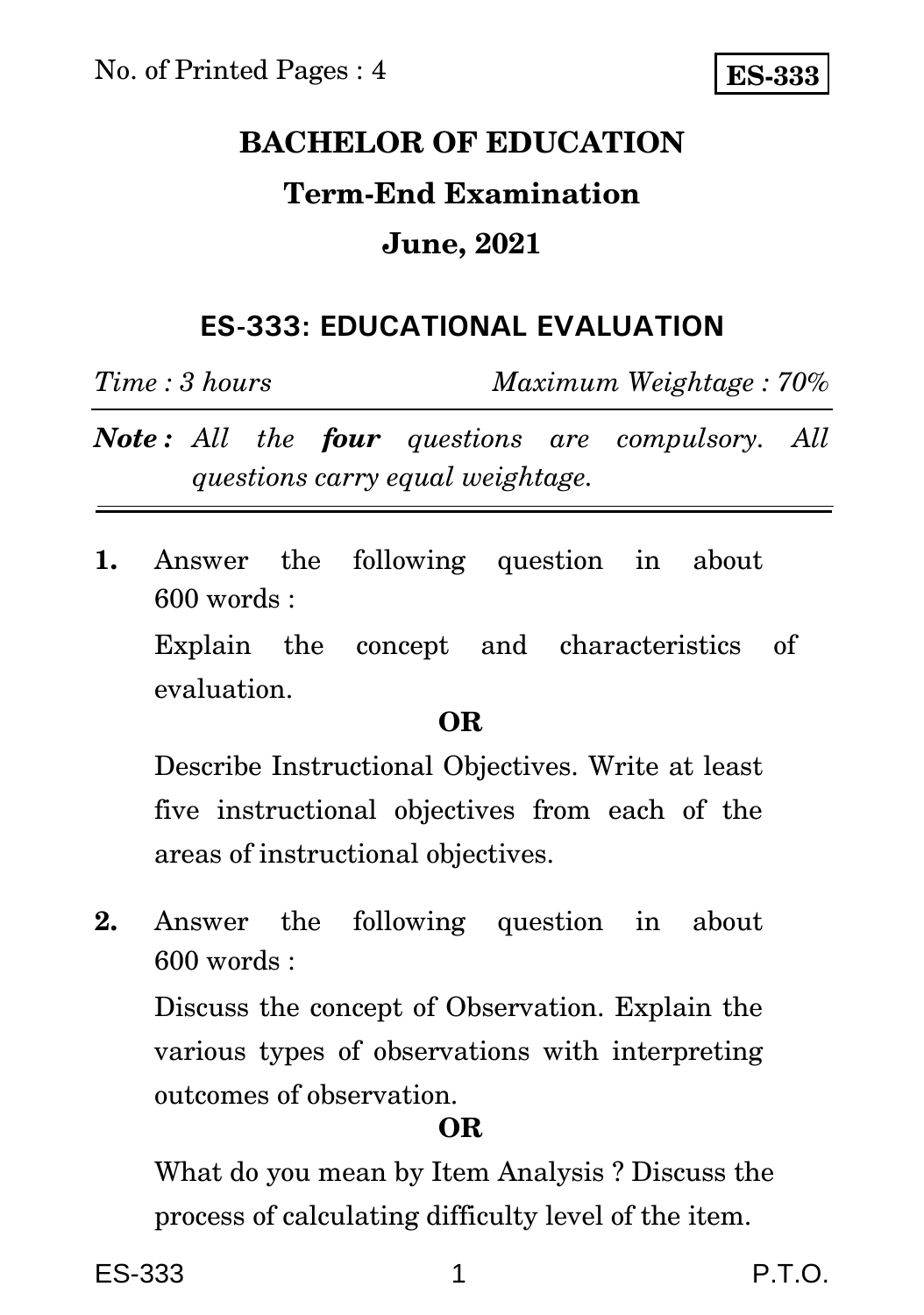- **3.** Write short notes on any *four* of the following in about 150 words each :
	- (a) Norm Referenced Test
	- (b) Factors Affecting Validity
	- (c) Correlation Coefficient
	- (d) Properties of a Normal Probability Curve
	- (e) Question Bank
	- (f) Writing Matching Block
- **4.** Answer the following question in about 600 words :

Find the coefficient of correlation by using Rank Difference method between two sets of scores as stated below :

| <b>Students</b> | Scores in<br><b>Maths</b> | Scores in<br>English |
|-----------------|---------------------------|----------------------|
| 1               | 70                        | 62                   |
| $\overline{2}$  | 92                        | 83                   |
| 3               | 48                        | 55                   |
| $\overline{4}$  | 32                        | 50                   |
| 5               | 86                        | 67                   |
| 6               | 50                        | 48                   |
| 7               | 62                        | 49                   |
| 8               | 75                        | 65                   |
| 9               | 50                        | 55                   |
| 10              | 40                        | 51                   |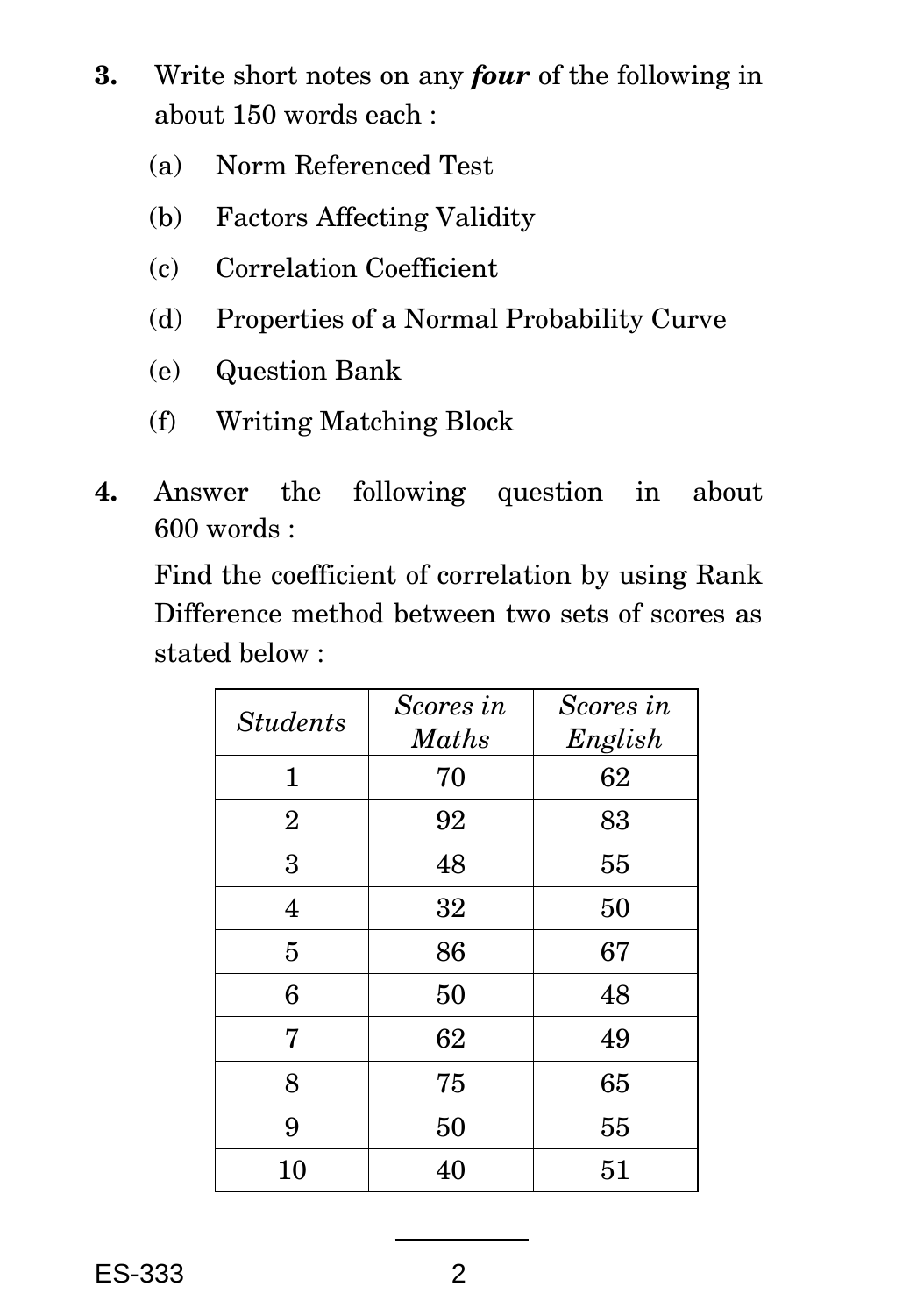# ई.एस.-333

# शिक्षा में स्नातक उपाधि कार्यक्रम सत्रांत परीक्षा जून, 2021

ई.एस.-333 : शैक्षिक मूल्यांकन

समय : 3 घण्टे

अधिकतम् भारिता • 70%

नोट : सभी चारों प्रश्न अनिवार्य हैं । सभी प्रश्नों की भारिता समान है ।

निम्नलिखित प्रश्न का उत्तर लगभग 600 शब्दों में दीजिए : 1. मूल्यांकन के सम्प्रत्यय एवं लक्षणों की व्याख्या कीजिए ।

### अथवा

अनुदेशात्मक उद्देश्यों का वर्णन कीजिए । अनुदेशात्मक उद्देश्यों के प्रत्येक क्षेत्र से कम-से-कम पाँच-पाँच अनुदेशात्मक उद्देश्य लिखिए ।

निम्नलिखित प्रश्न का उत्तर लगभग 600 शब्दों में दीजिए:  $2<sub>1</sub>$ अवलोकन के सम्प्रत्यय की चर्चा कीजिए । अवलोकन के परिणामों (प्रतिफलों) की व्याख्या करते हुए, इसके विभिन्न प्रकारों की व्याख्या कीजिए ।

#### अथवा

पद विश्लेषण से आप क्या समझते हैं ? पद की कठिनाई स्तर की गणना की प्रक्रिया की चर्चा कीजिए ।